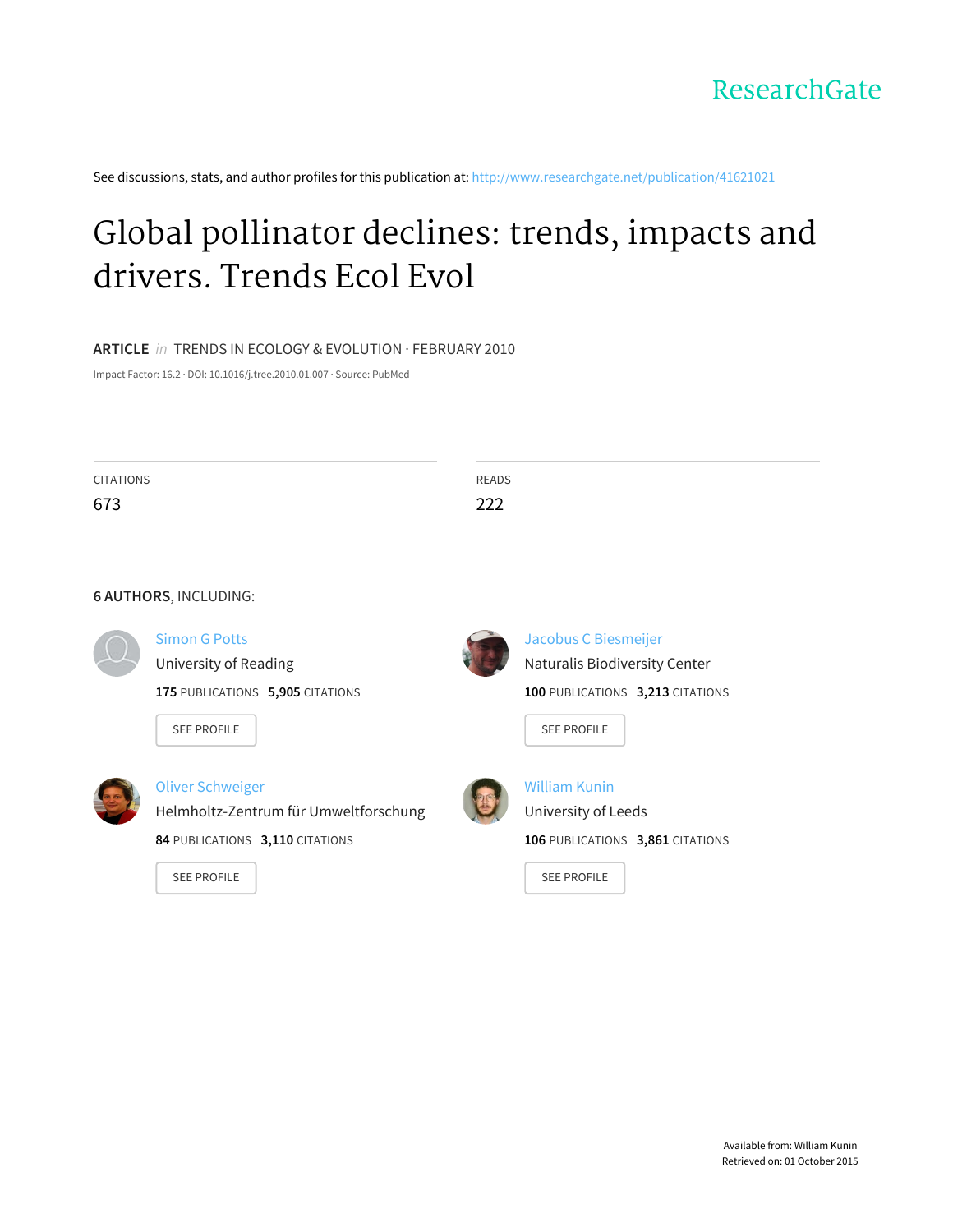Importance of pollinator declines

Pollinators are a key component of global biodiversity, providing vital ecosystem services to crops and wild plants. There is clear evidence of recent declines in both wild and domesticated pollinators, and parallel declines in the plants that rely upon them. Here we describe the nature and extent of reported declines, and review the potential drivers of pollinator loss, including habitat loss and fragmentation, agrochemicals, pathogens, alien species, climate change and the interactions between them. Pollinator declines can result in loss of pollination services which have important negative ecological and economic impacts that could significantly affect themaintenance of wild plant diversity, wider ecosystem stability, crop production, food security and human welfare.

Pollinators play an important functional role in most terrestrial ecosystems and represent a key ecosystem service that is vital to the maintenance of both wild plant communities [1,2] and agricultural productivity [3,4]. Insects, particularly bees, are the primary pollinators of most agricultural crops and wild plants and so our review will focus on insects. Pollination services depend on both domesticated and wild pollinator populations, both of which might be affected by a range of recent and projected environmental changes, such as habitat loss and climate change, with unknown consequences for pollination service delivery. Growing concern about the fate of both domesticated and wild pollinators has resulted in the establishment of special initiatives by the Convention on Biological Diversity (Inter-

associated loss of pollination services impact floral biodiversity and human livelihoods. We assemble and appraise a diverse set of studies addressing the question of what are the actual drivers of observed pollinator declines and what are the consequences. Finally, we identify the most important future research directions.

# Current status and trends of pollinators

Globally, the pollinator that is predominantly managed to enhance agricultural production is the honey bee (Apis mellifera), although other species of bee are used in specialist contexts (e.g. the leafcutter bee Megachile rotundata) [6]. The honey bee, which has been well studied compared to other bee species, has been documented to be capable of increasing yield in 96% of animal-pollinated crops (Appendix 1 and 2 in [3]). The honey bee also provides pollination services to many wild plants, but the amount they contribute is not always well supported by empirical data, and the contribution of wild pollinators might be higher than previously acknowledged [3]. There is clear evidence for severe regional declines in domestic honey bee stocks in the USA (59% loss of colonies between 1947 and 2005, [6,7]) and Europe (25% loss of colonies in central Europe between 1985 and 2005, [8]) making the dependence of agricultural crops, and possibly wild plants, on a single species worrisome. Substantial concerns have been raised about the future availability of honeybee pollination services. Indeed, owing to the ectoparasitic mite Varroa destructor, an invasive species from Asia [9], most wild and feral honey bee colonies in Europe and the USA have vanished, leaving only those kept by beekeepers [10–12]. Unfortunately, in recent decades beekeeping has been an industry in decline in the USA [6,7] and most European countries [8]. Despite these regional losses, worldwide the number of honey bee hives have increased by  $\sim$ 45% since 1961, however, the proportion of agricultural crops depending on pollinators is increasing much more rapidly (>300%) so that the demand for pollination services could outstrip the increase in hive numbers [13].

Honey bee population shifts are poorly documented, but even less is known about recent changes in wild pollinator populations and communities. Until recently there was

# Global pollinator declines: trends, impacts and drivers

Simon G. Potts<sup>1</sup>, Jacobus C. Biesmeijer<sup>2</sup>, Claire Kremen<sup>3</sup>, Peter Neumann<sup>4</sup>, Oliver Schweiger<sup>5</sup> and William E. Kunin<sup>2</sup>

<sup>1</sup> Centre for Agri-Environmental Research, School of Agriculture, Policy and Development, University of Reading, Reading, UK, RG6 6AR

<sup>2</sup> Earth and Biosphere Institute and Institute of Integrative and Comparative Biology, University of Leeds, Leeds, UK, LS2 9JT

<sup>3</sup> Department of Environmental Science, Policy and Management, University of California, Berkeley, CA 94720-3114, USA

<sup>4</sup>Swiss Bee Research Centre, Agroscope Liebefeld-Posieux, Research Station ALP, Schwarzenburgstrasse 161, CH-3003 Bern,

<sup>5</sup> Department of Community Ecology, Helmholtz Centre for Environmental Research – UFZ, Theodor-Lieser-Strasse 4, 06120 Halle, Germany

national Pollinator Initiative, [http://www.cbd.int/decision/](http://www.cbd.int/decision/cop/?id=7147) [cop/?id=7147\)](http://www.cbd.int/decision/cop/?id=7147) and several continental, national and regional programmes to tackle the issues of pollinator declines. However, whether substantial evidence exists for widespread declines and negative impacts on pollination services was recently questioned [5], although since then published literature on the subject has greatly expanded. Here we review our current understanding of the status and trends of pollinators, and how pollinator declines and

Switzerland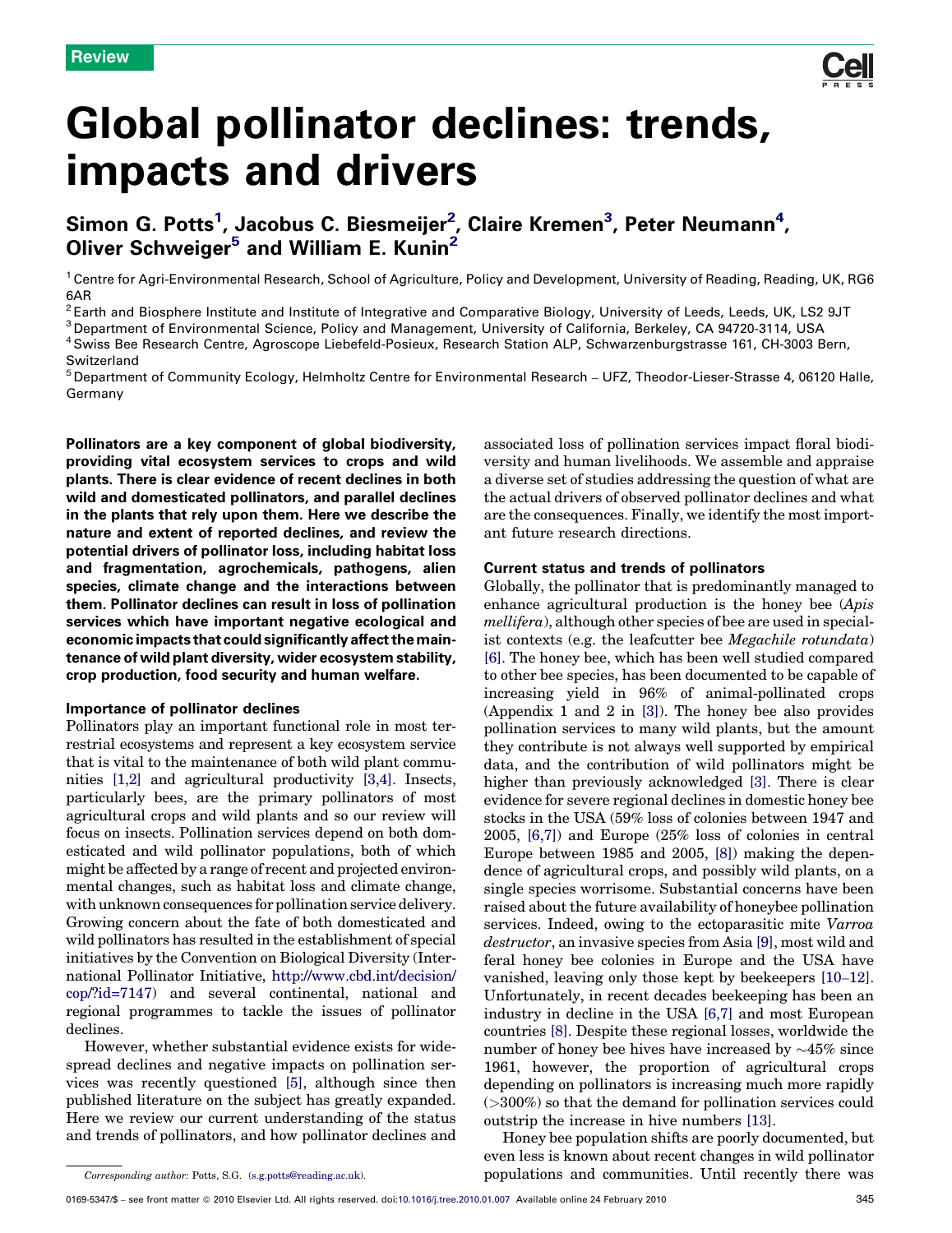## Box 1. Declines in wild bees and hoverflies in the UK and Holland

Biesmeijer and colleagues [18] analyzed species diversity change utilizing the accumulation of records in national entomological databases, collected largely by amateur naturalists from societies such as the Bees Wasps and Ants Recording Society in the UK [\(www.bwars.com](http://www.bwars.com/)) and the Netherlands Entomological Society. Although not representing systematic sampling programmes, these databases contain hundreds of thousands of carefully collected records. Rarefaction analysis was used to provide a robust measure of species diversity change despite uneven sampling effort. The results show that, in both countries, bee diversity has fallen significantly in most landscapes (pre- versus post-1980), whereas hoverfly diversity increased in the Netherlands, with a mixed response in the UK (Figure I). Analyses of pollinator traits demonstrated that in bees and hoverflies, specialist (diet and/or habitat) and sedentary species tended to decline, whereas mobile generalists tended to thrive.

In addition, parallel losses were demonstrated in wild plant communities. In the UK, animal-pollinated plants have declined more (mean relative change according to UK plant atlas:  $-0.22$ ) than self-pollinating  $(-0.003)$  and wind-pollinated species  $(+0.18)$ . However, in the Netherlands, where bee diversity declines were accompanied by increased hoverfly richness, only bee-pollinated plants declined; plants pollinated by hoverflies and other pollinators have continued to thrive. The parallel dynamics between plants and their pollinators suggest a link between the two, although this is correlative and the mechanism is as yet unknown. It could be that plant declines are caused, in part, by a lack of pollination services, or bees could be declining owing to a lack of floral resources, or indeed both could be declining owing to shared sensitivity to environmental changes.



Figure I. Changes in species richness since 1980 in 10  $\times$  10 km grid cells for British bees (top left) and syrphids (top right) and Dutch bees (bottom left) and syrphids (bottom right). Data used are available from the Bees Wasps and Ants Recording Society (UK bees, [www.bwars.com](http://www.bwars.com/)), the Hoverfly Recording Scheme (UK syrphids, [www.hoverfly.org.uk\)](http://www.hoverfly.org.uk/) and the European Invertebrate Survey (Dutch data, [www.eis-international.org/index.php](http://www.eis-international.org/index.php)). Bee diversity has overwhelmingly declined in landscapes of both countries. Hoverfly diversity has increased in many Dutch landscapes, whereas we find balanced increases and declines of British hoverfly species richness. Grey cells indicate cells with insufficient data for analysis. Adapted with permission from Ref. [18].

little firm evidence of geographically widespread declines for most groups [5]. Among bees, the best documented group are the bumblebees (Bombus sp.), which have shown evidence of an ongoing decline in diversity over much of Belgium and the UK [14,15]. For example, in the UK 6 of the 16 non-parasitic bumblebees have declined considerably (including B. subterraneus which has become extinct), 4 might be declining and 6 are stable or increasing [16].

With the exception of butterflies [17], data for other pollinators, including other bee species, are fragmentary because of the lack of coordinated monitoring programmes. Consequently, scientists have had to rely on data collected in less standardized ways to test for changes in the pollinator community, such as comparing recording frequencies between time periods or comparing species richness ([18], Box 1).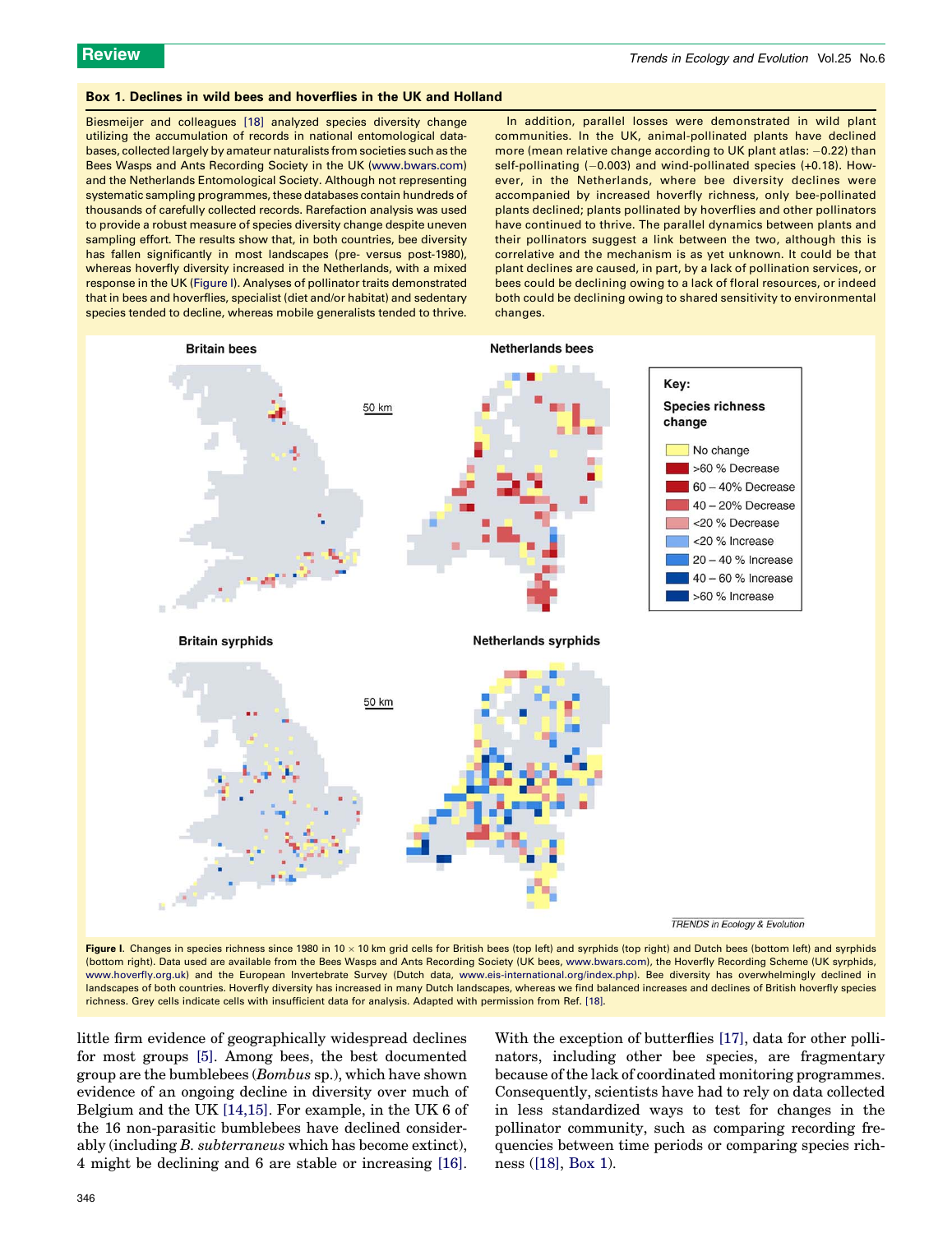Indirect evidence of pollinator loss comes from studies of pollinator communities along gradients of agricultural intensification and habitat fragmentation as proxies for temporal change [6,19–21]. Quantitative syntheses of these local-scale studies suggest a widespread pattern of loss of pollinator richness and abundance as a result of agricultural intensification and habitat loss [4,21]. As most natural landscapes around the world have been anthropogenically modified, it is likely that pollinator abundance and richness has declined in many parts of the world. There is also evidence that pollinator losses are biased towards species with particular traits: for example, bumblebees with narrow pollen specialisation [22], and dietary and habitat specialists among pollinators in general [18]. Such biased extinctions raise concerns that important functional roles, such as long-distance pollen dispersal, will be lost, reducing the resilience of pollination services across species, time and space [20].

# Ecological and economic consequences of pollinator declines

Pollinator loss will impact two broad groups of pollinatordependent flowering plants: wild flowers and cultivated crops.

Impacts of pollinator declines on wild flower pollination The decline in pollinator diversity and abundance can bring with it a decline in pollination services for wild plant populations, potentially affecting populations of animalpollinated plants (and thus potentially further reducing floral resources for the pollinators). Most wild plant species (80%) are directly dependent on insect pollination for fruit and seed set, and many (62–73%) of the plant populations investigated showed pollination limitation, at least some of the time [1,23], although this may vary markedly between sites and seasons. Obligate outcrossing animal-pollinated plants are particularly vulnerable to declines in pollination services [2], and such species have generally declined in parallel with their pollinators (at least in Western Europe, [18]). Such correlative approaches should ideally be backed up by more mechanistic evidence, but there are few studies that have explored the consequences of pollen limitation on plant survival and plant community composition [24,25]. Although there might be many ways for short-term compensation for poor pollination (e.g. clonal propagation), this cannot compensate in the long-term for a chronic loss of pollination services [26]: in a meta-analysis of 54 studies (covering 89 plant species), the most frequent proximate cause of reproductive impairment of wild plant populations in fragmented habitats was pollination limitation [2].

Among animal-pollinated species, those with the most specialised pollination requirements might be expected to be most at risk, but there is little evidence of this [2]; it may be that the redundancy that is built in to most plant– pollinator networks can provide some buffering capacity against pollinator species losses. Usually, plant–pollinator interactions are asymmetric and generally nested [27], with a core set of generalist species having key roles and specialist pollinators often relying on generalist plants and specialist plants often relying on generalist pollinators [28]. Since generalist species are often less vulnerable to change than specialist species [e.g. [18]18], they might partly sustain network structure under changed conditions. However, generalist species are still vulnerable. For example, local extinction of the supergeneralist honeybee as a result of disease is not unlikely and could lead to considerable species loss of plants [29]. Asymmetric and nested network patterns are widespread and largely independent of community composition, geographic location and other factors [27]; asymmetric networks are also suggested to have a high level of redundancy [29,30] making them relatively robust to the loss of species and interactions. However, ongoing global change affects not only species occurrences, but also species interactions and interaction pathways [25,31,32]. Thus, in the face of severe disturbance, plant–pollinator networks could also reach a tipping point and collapse despite their seemingly robust structure [29,30].

## Impacts of pollinator declines on crop production

Insect pollination, mostly by bees, is necessary for 75% of all crops that are used directly for human food worldwide [3]. Although many of the highest volume crops (e.g. rice and wheat) are wind-pollinated [5], a large proportion of fruit crops (e.g. apple, melon and berry) are potentially vulnerable to declines in apiculture and wild pollinator stocks. The cultivation of pollinator-dependent crops steadily increased between 1961 and 2006 [33]. Although the average yield increase over time is no lower than for pollinator-independent crops [33], a more detailed analysis has revealed that a large proportion of this annual yield increase can be explained by the use of commercial pollinators (usually honey bees) or hand pollination (a relatively rare practice) [34]. Until now, most growers have either matched their pollinator needs by renting honey bees, or utilized the 'free' services of wild bee species foraging in farm fields, a component of pollination services that has largely been overlooked in economic calculations (but see [35]). Despite the importance of pollination for crop production, there is still a lack of basic information about how species diversity, and the abundance and community composition of pollinating insects, contributes to seed and fruit yield and quality in most crops [but see [36,37]36,37].

The global annual economic value of insect pollination was estimated to be  $\epsilon$ 153 billion during 2005 (i.e. 9.5% of the total economic value of world agricultural output considering only crops that are used directly for human food (Box 2; [38]). Complete pollinator loss would translate into a production deficit over current consumption levels of - 12% for fruits and -6% for vegetables [38]. Although this scenario is unrealistic, the purpose of such calculations is to demonstrate the relative importance of insect pollination as an important agricultural input. This calculation takes into account the fact that production of most crops is only partially reduced in the absence of insect pollinators, and a pollinator dependence ratio (compiled in Ref. [3]) was utilized to derive calculations of economic value [38]. Different crop varieties can have different yield responses to changes in animal pollination, but little information exists on these differences [3]. Accordingly, global economic calculations of the value of pollination services could change substantially if the true dependencies associated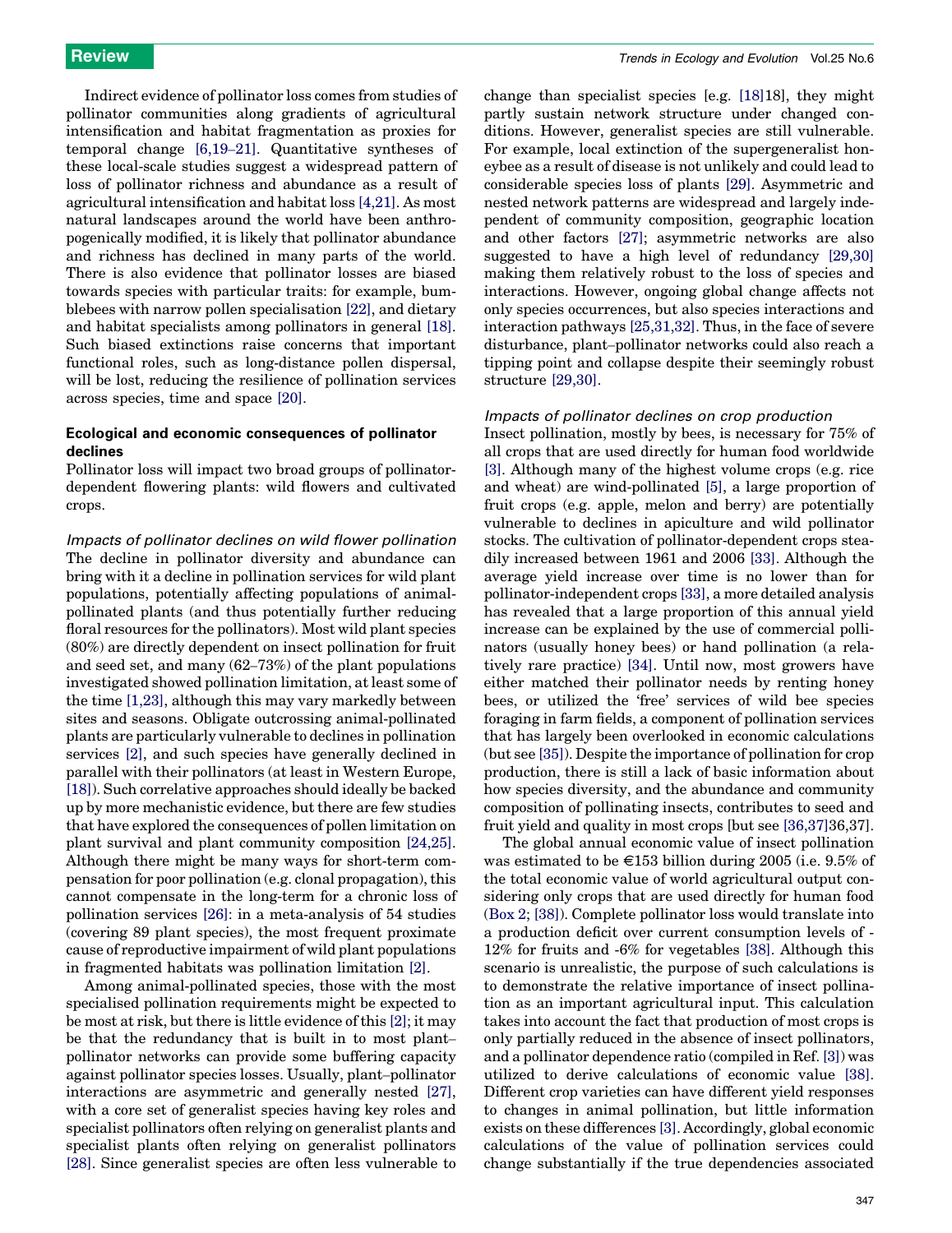#### Box 2. Economic value of pollination and vulnerability of global agriculture

Gallai et al. [38] estimate insect pollination economic value (IPEV) as a product of the proportional contribution of biotic pollination to production (dependence ratio from Ref. [3]) and the total economic value (EV) of the 100 most important commodity crops used for human food (2005 FAO crop database, http://www.fao.org), summed across crops. For all included crops, the global IPEV was estimated at  $\epsilon$ 153 billion per annum, which is equivalent to 9.5% of the value of world agricultural production.

The IPEV:EV ratio provides a measure of the economic vulnerability of each crop to the loss of pollinators and was found to vary widely across crop categories. Globally, vulnerability was high for fruits (23%), vegetables (12%), nuts (31%), edible oil crops (16%) and stimulants (39%), lower for pulses (4%) and spices (3%) and 0% for cereals, roots and tubers and sugar crops (Table 2 in Ref. [38]). Whereas staple crops, being primarily wind-pollinated, have low vulnerabilities, those crops providing much of the proteins, vitamins and minerals in human diets are more reliant on biotic pollination. Vulnerability values were heterogeneous across the globe, with some regions more at risk of pollinator loss than were others (Table I, adapted from Table 3 in Ref. [38]).

The reliance of Gallai et al. [38] on market data for determining pollination value has five caveats: (i) it assumes accurate pricing of crops by the market; (ii) it attributes the full value of crops to pollination processes, rather than utilizing the net value that subtracts the cost of other inputs; (iii) it does not capture crop varietal differences that alter yield responses to pollination services; (iv) it does not include subsistence farming where data for agricultural goods is never captured; and (v) it takes no account of other benefits provided by pollination services, such as contribution to non-timber forest products, indirect value of livestock reliant on pollination products, maintenance of wider ecosystem functions and aesthetic and cultural value [63]. Even though the analysis represents a situation in which all biotic pollination services are lost, there is no human adaptation, and the costs of other inputs are not accounted for (therefore providing an upper-bound impact assessment) this total value is still likely to be an underestimate if the values for (iv) and (v) were included.

# Table I. Geographical distribution of the economic value of insect pollination and crop vulnerability<sup>a</sup>. Insect pollination economic value (IPEV) is the proportional contribution of biotic pollination to production multiplied by the total economic value (EV) of the 100 most important commodity crops, summed for all crops in a region. The ratio of IPEV to the EV indicates the economic vulnerability of crops to pollinator loss.

| <b>Geographical region (following FAO,</b> | <b>Insect Pollination Economic</b> | <b>Vulnerability of region</b> |  |
|--------------------------------------------|------------------------------------|--------------------------------|--|
| http://www.fao.org)                        | Value (IPEV) in $10^9 \in$         | $(IPEV/EV)^b$                  |  |
| <b>Africa</b>                              | 11.9                               | 8                              |  |
| <b>Central Africa</b>                      | 0.7                                |                                |  |
| <b>East Africa</b>                         | 0.9                                |                                |  |
| <b>North Africa</b>                        | 4.2                                | 11                             |  |
| <b>South Africa</b>                        | 1.1                                | 6                              |  |
| <b>West Africa</b>                         | 5.0                                | 10                             |  |
| <b>Asia</b>                                | 89.4                               | 10                             |  |
| <b>Central Asia</b>                        | 1.7                                | 14                             |  |
| <b>East Asia</b>                           | 51.5                               | 12                             |  |
| <b>Middle East Asia</b>                    | 9.3                                | 15                             |  |
| Oceania                                    | 1.3                                |                                |  |
| South Asia                                 | 14.0                               | 6                              |  |
| <b>South East Asia</b>                     | 11.6                               |                                |  |
| <b>Europe</b>                              | 22.0                               | 11                             |  |
| European Union (25 members)                | 14.2                               | 10                             |  |
| Non EU                                     | 7.8                                | 12                             |  |
| North America (Bermuda, Canada and USA)    | 14.4                               | 11                             |  |
| <b>South and Central America</b>           | 15.1                               | 6                              |  |
| <b>Central America and Caribbean</b>       | 3.5                                |                                |  |
| <b>South America</b>                       | 11.6                               | 6                              |  |

<sup>a</sup>Based on data from Ref. [38].

<sup>b</sup>Mean vulnerability for region calculated as unweighted mean of vulnerability of sub-regions.

with each variety, and the area cultivated per variety, were accounted for.

### Potential drivers of pollinator declines

There are many potential drivers that affect biodiversity in general and pollinator abundance and diversity in particular [6], and different environmental drivers rarely act in isolation [e.g. [39]39]. Interactive, non-additive effects, where one sub-lethal driver increases the severity of another driver, can help explain ongoing declines in wild and managed pollinators (Box 3; [17,31,40]). However, while awareness of the importance of interacting drivers is increasing [32], most studies have analysed the impacts of specific drivers in isolation, and therefore evidence of interactive effects is scant (but see [41]). Among the most important drivers are land-use change with the consequent loss and fragmentation of habitats [15,21,42,43]; increasing pesticide application and environmental pollution [44,45]; decreased resource diversity [18]; alien species [46,47]; the spread of pathogens [48,49]; and climate change [50,51].

# Land-use change: habitat loss, fragmentation, degradation and resource diversity

Habitat loss is generally thought to be the most important factor driving bee declines [52]. In a quantitative review (meta-analysis) of 54 studies on the effects of different types of disturbances on bee communities, Winfree et al. [21] found a significant, but relatively small, negative effect, of various types of disturbance on wild bee abundances and species richness, of which habitat loss and/or fragmentation was the most important contributor. Similarly, in a quantitative synthetic analysis of 23 studies of 17 crops in agricultural landscapes from around the globe,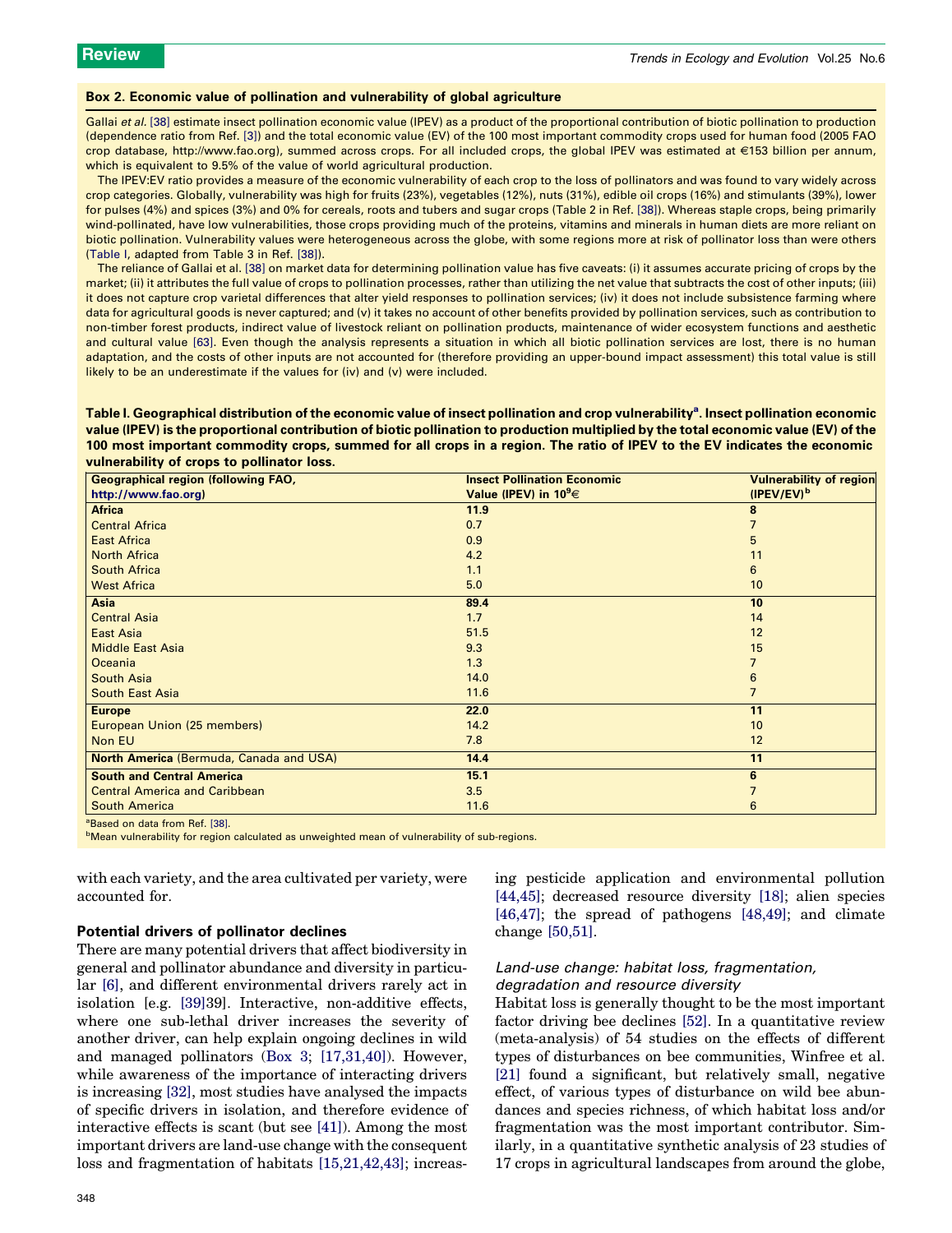Ricketts et al. [4] found a strongly significant negative effect of distance from natural habitat (due to habitat loss and/or conversion) on the richness and abundance of wild bees. In both quantitative reviews, no such effects were found on honey bees, which occurred as managed species in many of the studies considered. In summary, the bulk of evidence from quantitative synthesis supports the hypothesis that habitat loss reduces bee diversity and abundance.

Nonetheless, several studies demonstrate positive effects of urbanization or agriculture on selected bee guilds (e.g. cavity-nesters within urban areas, [53,54]) or bee abundance and richness [55]. Various factors might be responsible for a positive effect of habitat conversion, including intermediate levels of disturbance that promote availability of resources for pollinators across multiple partial habitats [53,56] and the introduction of novel foraging and/or nesting resources or micro-habitats [53,55]. In addition, because bees are highly mobile organisms adapted to using patchy resources, certain bee species can tolerate or benefit from a moderate level of disturbance [54], including moderate levels of habitat loss [21].

Habitat fragmentation is also postulated to negatively affect wild pollinator populations, but to date, relatively few studies exist on effects of fragmentation on pollination, per se (i.e. addressing habitat isolation effects independently of habitat area effects) [21,57,58]. Several studies have not found an effect of fragment area on overall community richness or abundance of bee pollinators, although they have detected differential responses among

### Box 3. Multiple drivers of honey bee loss

Despite comprehensive research efforts on the recent major honey bee colony losses, no single driver has emerged as the definitive cause of the phenomenon [48,80]. Instead, interactions between multiple drivers are the most probable explanation for elevated overwintering mortality in honey bee colonies. At a global scale, most managed honey bee, Apis mellifera, colonies are infected by the ectoparasitic mite, Varroa destructor (with few exceptions (e.g. Australia, some isolated islands such as Fiji and Réunion, and possibly some central African countries such as the Democratic Republic of Congo [97]), facilitating the potential interaction between this driver and multiple potential drivers almost anywhere in the world. Moreover, many other prominent honey bee pathogens, such as Nosema spp. and several viruses, now have almost global distributions [97]. Therefore, multiple pathogen infections and interactions between pathogens and other the suspected drivers of honey bee loss are inevitable, at least in areas with established mite populations. Whereas the list of potential drivers is not new, the evidence of interactive effects, though limited, is important and growing. These interactions are particularly worrying as sub-lethal effects of one driver could make another driver more lethal.

Potential drivers can be grouped into pests and pathogens, environmental stressors (e.g. malnutrition, exposure to agrochemicals and apicultural mismanagement) and lack of genetic diversity and vitality [49]. As shown in Figure I, Interactions can occur within each group (blue arrows), such as between agrochemicals ('Environmental stressors' arrow, [98]) or among honey bee pathogens ('Pests and pathogens' arrow, such as between V. destructor and viruses [99]), resulting in lethal effects for individual bees and whole colonies. Moreover, interactions might also occur between groups of drivers (green arrows). For example, a sub-lethal and chronic exposure to pesticides, that causes no harm to healthy colonies, might enhance pathogen replication by compromising the immune competence of individual honey bees, thereby resulting in lethal consequences for entire colonies already weakened by disease (arrow between

tribes or guilds, with some favoured by increased native habitat, and others favored by increased (non-native) matrix area [53,58,59]. Other studies report declining species richness and abundance with decreased fragment size for bees [57] and butterflies [60]. As for the previous group of studies, results varied by guild, with stronger effects of fragmentation on richness and abundance for bees that were solitary, parasitic and/or collected specialized pollen resources (oligoleges) [57], and for butterflies that were monophagous [60]. The variance in response to fragmentation among studies and guilds within studies may relate to the quality of the matrix surrounding habitat fragments [61] and the dispersal abilities of pollinators [57]. An important outstanding question is whether there is a critical threshold of habitat area required to maintain viable bee populations? In the Cape Floral region, a study of pollination failure in an orchid, Ptergodium catholicum, suggested that habitats of 385 ha or less, when separated by an urban, but not a rural matrix, were too small to maintain populations of its sole bee pollinator, Rediviva peringueyi [62]. However, little additional information is available to answer this critical question since the rural matrix can both provide nesting and foraging resources for bees and facilitate movements between patches of natural or semi-natural habitat; it could be that urban landscapes that provide hard boundaries between habitat fragments will provide the best places for investigation [61,63].

Habitat degradation might affect bee species primarily by the loss of floral and nesting resources, and the introduction of insecticides with lethal or sub-lethal effects. To

'Environmental stressors' and 'Pests and pathogens'). Likewise, a reduced genetic diversity may result in higher susceptibility to pathogens (arrow between 'Pests and Pathogens' and 'Genetic diversity and Vitality'). Although some drivers and a few of the interactions are at least partly understood (e.g. between V. destructor and viruses, [99]), most of these interactions remain poorly studied. Indeed, very little is known about the nature (additive vs. non-additive), mode of action (e.g. immune compromised) and the magnitude of these interactions in the field. In light of the similar life histories of many insect pollinators, it appears likely that the underlying interactions are similar for wild bees (except apicultural drivers). Therefore, a much better understanding of these interactions between multiple drivers would be essential if we are aiming for sustainable pollination.



Figure I. Interactions among multiple drivers of honeybee loss. Blue boxes represent the three main groups of drivers associated with honeybee loss; red arrows represent direct pressures on honeybees from drivers; green arrows represent interactions between drivers; and blue arrows represent interactions within drivers.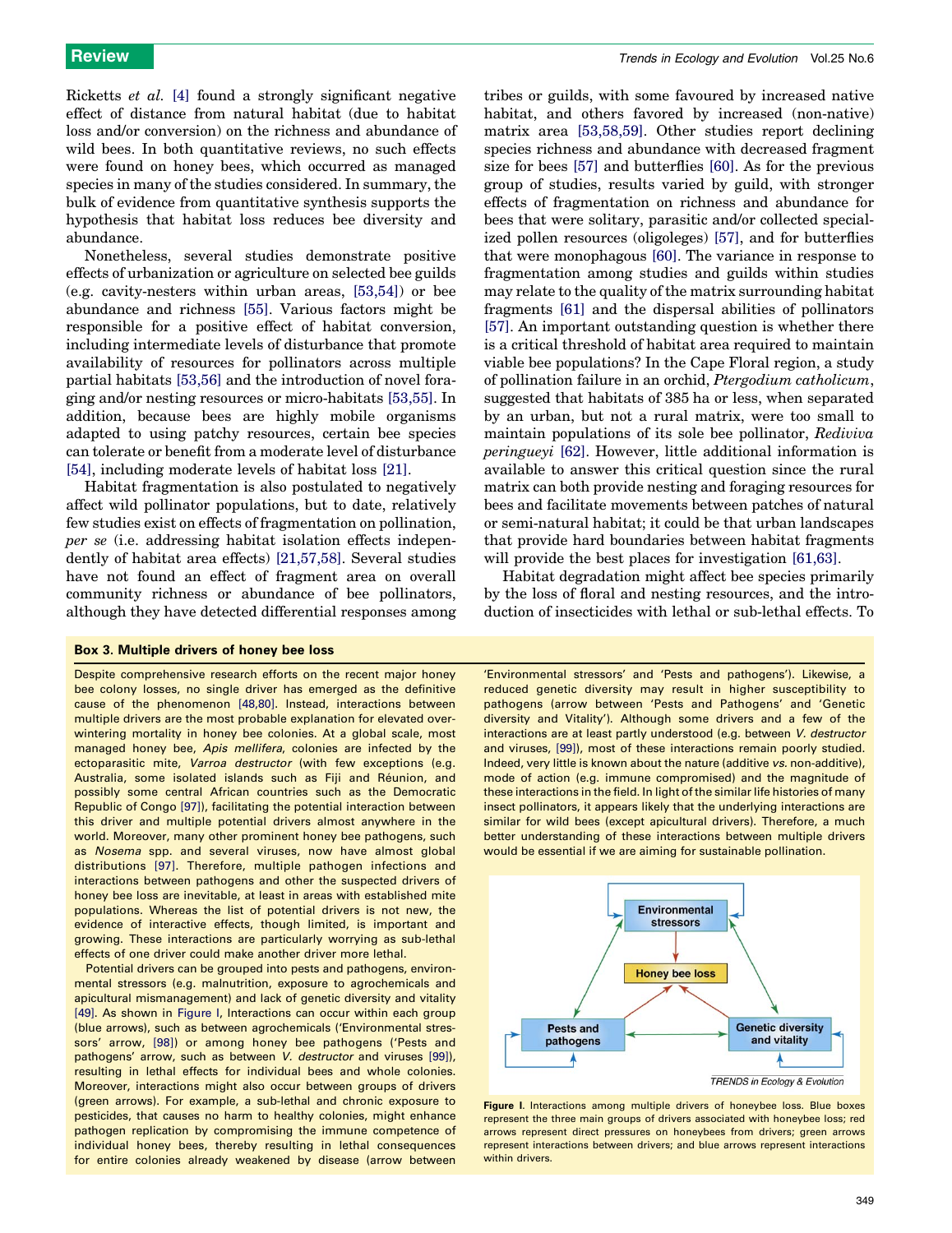date, studies of drivers potentially leading to habitat degradation (grazing, fire, urbanization, agricultural intensification) are few, and findings from a recent meta-analysis did not find these disturbances to have an overall significant impact on bees, although this might simply reflect low statistical power [21]. However, we know that agricultural intensification has increased the use of agrochemicals, resulting in potential habitat degradation within agricultural areas. Insecticides can cause mortality by direct intoxication [64] and can result in local shifts in wild bee diversity and abundance [65], whereas herbicides and fertilisers can affect pollinators indirectly by decreasing floral resource availability [66,67]. Risk assessment procedures for pesticides usually only consider effects on honey bees even though the effects of pesticide exposure varies between pollinator taxa [68]. Sub-lethal effects of pesticides have been demonstrated [69] with implications for the longer term survival of populations. A comparison of fallow strips next to organic versus conventional wheat fields found that both adjacency to organic fields and the proportion of the landscape that was farmed organically significantly increased bee diversity and abundance [67]. In addition, the effects of agrochemicals might not be restricted to agricultural lands themselves because agrochemicals can drift into semi-natural habitats where pollinators nest and forage.

Plant biodiversity in most regions of the world has also undergone rapid change in recent decades. Where highquality data sets have been compiled [70], local plant diversity appears to have declined in most sites and most habitats. These declines seem to have affected obligately outcrossing animal-pollinated plant populations in particular as they rely entirely on insect pollen vectors [18], suggesting a general decline in floral resources for pollinators. Indeed, in the UK, there is evidence that 76% of forage plants used by bumblebees declined in frequency between 1978 and 1998 [71]. Recent research has begun linking these floral shifts to pollinator dynamics, both in controlled experiments [24] and in the field [22,71]. If wild floral resources have decreased, the planting of mass-flowering crops such as oilseed rape and sunflowers could provide valuable resources for pollinators [72]. However, such superabundant resources are only available for brief periods of time and as a consequence they might have little effect in sustaining viable pollinator populations [63].

# Introduction of alien species: plants, pollinators, pests and pathogens

There is empirical evidence that entomophilous alien plants are readily integrated into native plant–pollinator networks, and can act as additional pollen and nectar sources [47]. In this case alien plants can buffer against potential shortages in nectar (and pollen) supply under environmental change [41]. For instance, the alien plant Impatiens glandulifera facilitated the survival of native bumblebees when native nectar sources were scarce [22]. Therefore, alien plants with showy floral displays and/or large rewards decrease the dependence of native bees on native plants. In Europe, a significant proportion of entomophilous alien plants are ornamentals with long flowering seasons, appealing scent or showy flowers [73] and so facilitate interactions with native bees. However, the positive effects of alien plants might be limited to generalist pollinators, and indirect effects can disrupt native plant–pollinator interactions. For instance, competitive displacement of the preferred hosts of native pollinators can lead to declines in native pollinator populations, particularly specialist species [74].

Introduction of managed pollinators for crop pollination and honey production can impact on native pollinators [46] through competition for resources or direct interaction. A high level of overlap in plant use (up to 90%) was reported for alien Apis mellifera and native Bombus species in the USA, [46] and up to 70% overlap for alien Bombus terrestris and native Bombus species in Japan, [75], indicating high potential for competition. However, it still remains controversial whether competition actually occurs and impacts native pollinator population viability [47]. Whereas several studies show no support for negative effects of domesticated alien pollinators [76,77], others report impacts on reproductive success and body size [46,78]. Alien pollinators can also have negative effects through genetic dilution, for instance, sub-species of managed honey bees and several bumblebees can interbreed with endemic populations, thereby eroding genetic diversity of native populations or even leading to the extinction of local sub-species [79].

There is good evidence that translocated alien bees can increase the risk of pathogen spread [47], including further spread of the ubiquitous Varroa mite into new areas such as Hawaii. Infection of colonies by multiple pathogens, and the resultant interactions between pathogens and other environmental stressors, is proposed as one of the reasons for the recently observed honeybee colony collapse disorder [48,80,81], a phenomenon which the authors expect new studies to support. Climate change can affect the spread and virulence of pests and pathogens [31,41], whereas other factors such as land-use change, pesticide load, or decreased resource availability might increase bee susceptibility to pests and pathogens or *vice versa* (see Box 3).

Although little is known about the potential for interand intra-specific transfer of pathogens in bee communities, there is evidence that the extent and role of host shifts and shared pathogens has been underestimated [82]. This is particularly true for honey bee viruses, including the widespread deformed wing virus [83], which is able to replicate within its mite vector [84]. Honey bee viruses can invade multiple host species [85] and are thus likely to infect non-Apis wild bees and wild bee viruses may be able to infect honey bees. Indeed, preliminary data suggest that the virulence of deformed wing virus might be higher in bumblebees than in its original host, honey bees [86]. Nonnative domestic bees can also act as dispersal vectors for parasites and associated diseases, leading to the infection of congenerics (e.g. Varroa mites in Apis, Nosema spp. in Bombus and Ascosphaera apis fungus in Megachile [87]). Whereas the introduction of pest species (e.g. small hive beetle, Aethina tumida) and various pathogenic viruses have been shown to pose significant threats to feral and managed honey bees [88], their effects on wild native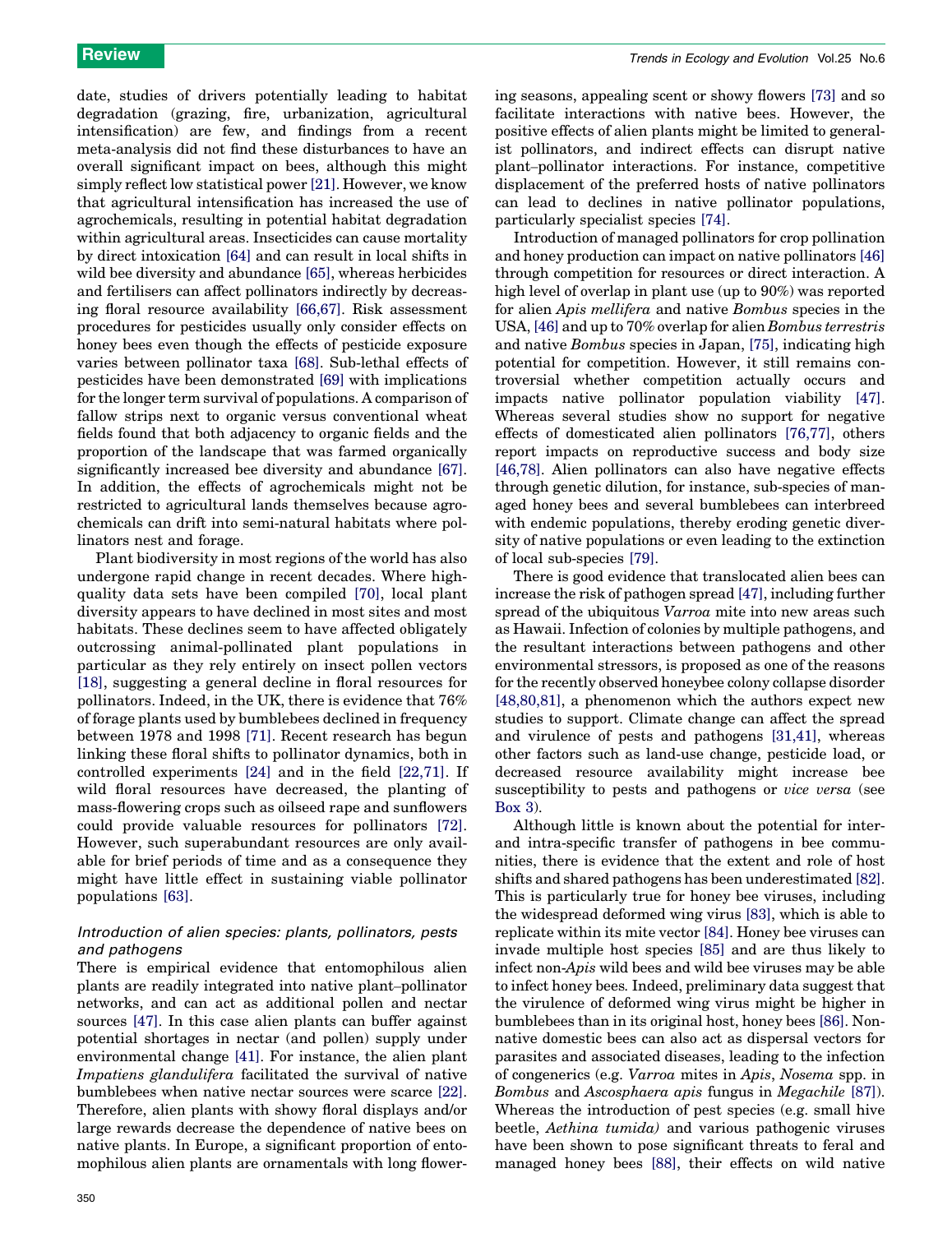pollinators remain unknown. There is, however, evidence suggesting a host shift of A. tumida in the USA to commercial bumblebee colonies [89].

## Climate change

Most evidence for climate change impacts on pollinators comes from butterflies, though studies on other pollinators remain scant. Recent climate change has already affected butterfly distributions [90], and future changes, which are predicted to be greater in extent than recent historical changes, are likely to have even more severe impacts [17]. These patterns are consistent with the few studies on bees; Williams et al. [50] found a relationship between climatic niche and declines in British bumblebees, whereas Dormann *et al.* [51] projected general declines in future bee species richness in Europe. Such impacts of climate change occur at all organisational levels from the individual level (e.g. changing the temporal activity of bees [91]), through population genetics (e.g. evolutionary change in butterflies [94]), species level shifts (e.g. changes in phenology [92], bumblebee declines due to narrower climatic niches [50], or local or regional extinction of butterfly species [93,94]), to the community level (e.g. changing composition and functioning of pollinator communities [95]). In addition to such direct impacts, indirect effects, when climate change affects interacting species, might be equally important but is poorly studied. Climate change-induced mismatches in temporal [92] and spatial co-occurrence [96], and morphological and physiological interdependencies of differently responding animal-pollinated plants and pollinators can potentially disrupt their interactions [95].

## Multiple drivers and pressures

The drivers described above act simultaneously and could act synergistically on pollinator communities [32]. Based on theoretical considerations and supported by evidence from a broad range of organisms, including pollinators such as butterflies, Didham et al. [39] conclude that nonadditive effects of multiple drivers and pressures can be particularly important. However, most studies to date addressing effects of multiple drivers have been relatively limited in scope. The potential for interacting effects requires that multiple drivers be simultaneously considered if we are to understand how pollinators and animal-pollinated plants will respond to global change [32,95,96]. One of the few insights into the interacting effects of multiple pressures is for domesticated honey bees (Box 3).

# Conclusion and future directions

Growing evidence points to substantial losses of pollinators in many regions of the globe, with the strongest evidence coming from Europe and North America. Further studies on other continents are needed to map the ubiquity of the phenomenon. The integration of existing national and local monitoring schemes and the establishment of a global programme could yield important data to help direct policy decisions regarding pollinators. Threats to pollinators are diverse, and might interact; the current challenge is to better quantify the relative importance of a range of drivers and in particular their synergistic effects. With con-

tinued pressure from known drivers such as habitat loss and pathogens, coupled with the clear ecological and economic risks associated with pollinator loss, there is a continued need to improve our understanding of the nature, causes and consequences of declines in pollinator services at local, national, continental and global scales. Given the weight of evidence of pollinator loss and associated risks, investment in developing mitigation options such as agri-environment schemes, protected area networks and alternative managed pollinators is essential to ensure sustainable pollination services in a changing world.

#### Acknowledgements

We thank Jochen Pflugfelder, Claire Brittain and Tom Breeze for stimulating discussions. This review was prepared with support for S.G.P., J.C.B., W.E.K. and O.S. from the STEP Project (Status and Trends of European Pollinators, [www.step-project.net,](http://www.step-project.net/) EU  $7^{\text{th}}$  Framework Program) and the ALARM Project (Assessing Large-scale environmental Risks for biodiversity with tested Methods, [www.alarmproject.net,](http://www.alarmproject.net/) EU 6<sup>th</sup> Framework Program); the National Center for Ecological Analysis and Synthesis (funded by NSF grant no. DEB-0072909, the University of California, and the Santa Barbara campus) working group 'Restoring an ecosystem service to degraded landscapes: native bees and crop pollination' also supported the contributions of C.K. and S.G.P.

#### References

- 1 Ashman, T.L. et al. (2004) Pollen limitation of plant reproduction: ecological and evolutionary causes and consequences. Ecology 85, 2408–2421
- 2 Aguilar, R. et al. (2006) Plant reproductive susceptibility to habitat fragmentation: review and synthesis through a meta-analysis. Ecol. Lett. 9, 968–980
- 3 Klein, A.M. et al. (2007) Importance of pollinators in changing landscapes for world crops. Proc. R. Soc. London B. Biol. Sci. 274, 303–313
- 4 Ricketts, T.H. et al. (2008) Landscape effects on crop pollination services: are there general patterns? Ecol. Lett. 11, 499–515
- 5 Ghazoul, J. (2005) Buzziness as usual? Questioning the global pollination crisis. Trends Ecol. Evol. 20, 367–373
- 6 Natural Research Council (2006) Status of Pollinators in North America, National Academic Press
- 7 vanEngelsdorp, D. et al. (2008) A survey of honey bee colony losses in the U.S., Fall 2007 to Spring 2008. PLoS ONE 3, e4071. DOI:10.1371/ journal.pone.0004071
- 8 Potts, S.G. et al. (2010) Declines of managed honeybees and beekeepers in Europe? J. Apic. Res. 49, 15–22
- 9 Sammataro, D. et al. (2000) Parasitic mites of honey bees: life history, implications, and impact. Annu. Rev. Entomol. 45, 519–548
- 10 Kraus, B. and Page, R.E. (1995) Effect of Varroa jacobsoni (Mesostigmata: Varroidae) on feral Apis mellifera (Hymenoptera: Apidae) in California. Environ. Entomol. 24, 1473–1480
- 11 Moritz, R.F.A. et al. (2007) The size of wild honeybee populations (Apis mellifera) and its implications for the conservation of honeybees. J. Insect Conserv. 11, 391–397
- 12 Jaffée, R. et al.  $(2010)$  Estimating the density of honeybee colonies across their natural range to fill the gap in pollinator decline censuses. Conserv. Biol. 24, 583–593
- 13 Aizen, M.A. and Harder, L.D. (2009) The global stock of domesticated honey bees is growing slower than agricultural demand for pollination. Curr. Biol. 19, 1–4
- 14 Rasmont, P. and Mersch, P. (1988) Première estimation de la derive faunique chez les bourdons de la Belgique (Hymenoptera, Apidae). Ann. Soc. R. Zool. Belg 118, 141–147
- 15 Goulson, D. et al. (2008) Decline and conservation of bumble bees. Annu. Rev. Entomol. 53, 191–208
- 16 Williams, P.H. and Osborne, J.L. (2009) Bumblebee vulnerability and conservation world-wide. Apidologie 40, 367–387
- 17 Settele, J. et al. (2008). Climatic risk atlas of European butterflies. BioRisk 1, 1–710, DOI:10.3897/biorisk.1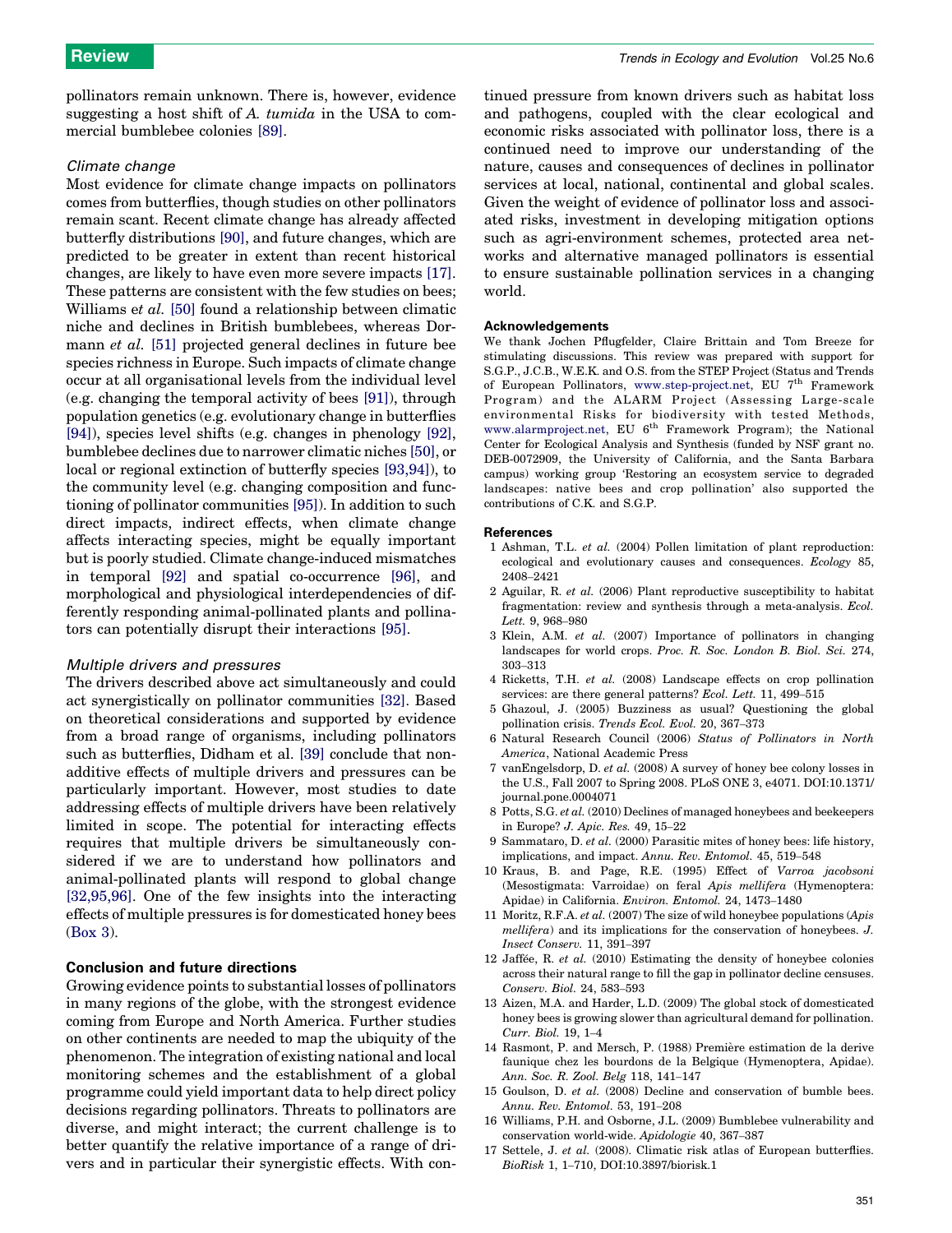- 18 Biesmeijer, J.C. et al. (2006) Parallel declines in pollinators and insectpollinated plants in Britain and the Netherlands. Science 313, 351–354
- 19 Kremen, C. et al. (2002) Crop pollination from native bees at risk from agricultural intensification. Proc. Natl. Acad. Sci. U. S. A. 99, 16812– 16816
- 20 Larsen, T.H. et al. (2005) Extinction order and altered community structure rapidly disrupt ecosystem functioning. Ecol. Lett. 8, 538–547
- 21 Winfree, R. et al. (2009) A meta-analysis of bees' responses to anthropogenic disturbance. Ecology 90, 2068–2076
- 22 Kleijn, D. and Raemakers, I. (2008) A retrospective analysis of pollen host plant use by stable and declining bumblebee species. Ecology 89, 1811–1823
- 23 Burd, M. (1994) Bateman principle and reproduction-the role of pollen limitation in fruit and seed set. Bot. Rev. 60, 83-139
- 24 Fontaine, C. et al. (2006) Functional diversity of plant-pollinator interaction webs enhances the persistence of plant communities. PLoS Biol. 4, e1 DOI:10.1371/journal.pbio.0040001
- 25 Hegland, S.J. and Totland, Ø. (2008) Is the magnitude of pollen limitation in a plant community affected by pollinator visitation and plant species specialisation levels? Oikos 117, 883–891
- 26 Bond, W.J. (1994) Do mutualisms matter? Assessing the impact of pollinator and disperser disruption on plant extinction. Proc. R. Soc. Lond. B Biol. Sci. 344, 83–90
- 27 Bascompte, J. et al. (2006) Asymmetric coevolutionary networks facilitate biodiversity maintenance. Science 312, 431–433
- 28 Bascompte, J. et al. (2003) The nested assembly of plant animal mutualistic networks. Proc. Natl. Acad. Sci. U. S. A. 100, 9383–9387
- 29 Memmott, J. et al. (2004) Tolerance of pollination networks to species extinctions. Proc. R. Soc. Lond. B Biol. Sci. 271, 2605–2611
- 30 Fortuna, M.A. and Bascompte, J. (2006) Habitat loss and the structure of plant–animal mutualistic networks. Ecol. Lett. 9, 278–283
- 31 Le Conte, Y. and Navajas, M. (2008) Climate change: impact on honey bee populations and diseases. Rev. Sci. Tech. Off. Int. Epizoot. 27, 499– 510
- 32 Tylianakis, J.M. et al. (2008) Global change and species interactions in terrestrial ecosystems. Ecol. Lett. 11, 1351–1363
- 33 Aizen, M.A. et al. (2008) Long-term global trends in crop yield and production reveal no current pollination shortage but increasing pollinator dependency. Curr. Biol. 18, 1–4
- 34 Garibaldi, L.A. et al. (2009) Pollinator shortage and global crop yield Looking at the whole spectrum of pollinator dependency. Commun. Integr. Biol. 2, 37–39
- 35 Losey, J.E. and Vaughan, M. (2006) The economic value of ecological services provided by Insects. BioScience 311–323
- 36 Hoehn, P. et al. (2008) Functional group diversity of bee pollinators increases crop yield. Proc. R. Soc. Lond. B Biol. Sci. 275, 2283–2291
- 37 Winfree, R. and Kremen, C. (2009) Are ecosystem services stabilized by differences among species? A test using crop pollination. Proc. R. Soc. Lond. B Biol. Sci. 276, 229–237
- 38 Gallai, N. et al. (2009) Economic valuation of the vulnerability of world agriculture confronted with pollinator decline. Ecol. Econ. 68, 810–821
- 39 Didham, R.K. et al. (2007) Interactive effects of habitat modification and species invasion on native species decline. Trends Ecol. Evol. 22, 489–496
- 40 Oldroyd, B.P. (2007) What's killing American honey bees? Plos Biol. 5, 1195–1199
- 41 Schweiger, O. et al. Multiple stressors on biotic interactions: how climate change and alien species interact to affect pollination. Biol. Rev. DOI:10.1111/j.1469-185X.2010.00125.x
- 42 Steffan-Dewenter, I. et al. (2002) Scale-dependent effects of landscape context on three pollinator guilds. Ecology 83, 1421–1432
- 43 Hendrickx, F. et al. (2007) How landscape structure, land-use intensity and habitat diversity affect components of total arthropod diversity in agricultural landscapes. J. Appl. Ecol. 44, 340–351
- 44 Kevan, P.G. et al. (1997) Log-normality of biodiversity and abundance in diagnosis and measuring of ecosystemic health: pesticide stress on pollinators on blueberry heaths. J. Appl. Ecol. 34, 1122–1136
- 45 Rortais, A. et al. (2005) Modes of honeybees exposure to systemic insecticides: estimated amounts of contaminated pollen and nectar consumed by different categories of bees. Apidologie 36, 71–83
- 46 Thomson, D.M. (2006) Detecting the effects of introduced species: a case study of competition between. Apis and Bombus. Oikos 114, 407– 418
- 47 Stout, J. and Morales, C.L. (2009) Ecological impacts of invasive alien species on bees. Apidologie 40, 388–409
- 48 Cox-Foster, D.L. et al. (2007) A metagenomic survey of microbes in honey bee colony collapse disorder. Science 318, 283–287
- 49 Neumann, P. and Carreck, C. (2010) Honey bee colony losses: a global perspective. J. Apic. Res. 49, 1–6
- 50 Williams, P.H. et al. (2007) Can vulnerability among British bumblebee (Bombus) species be explained by niche position and breadth? Biol. Conserv. 138, 493–505
- 51 Dormann, C.F. et al. (2008) Prediction uncertainty of environmental change effects on temperate European biodiversity. Ecol. Lett. 11, 235– 244
- 52 Brown, M.J.F. and Paxton, R.J. (2009) The conservation of bees: a global perspective. Apidologie 40, 410–416
- 53 Cane, J.H. et al. (2006) Complex responses within a desert bee guild (Hymenoptera: Apiformes) to urban habitat fragmentation. Ecol. Appl. 16, 632–644
- 54 Carré, G. et al. (2009) Landscape context and habitat type as drivers of bee diversity in European annual crops. Agric. Ecosyst. Environ. 133, 40–47
- 55 Winfree, R. et al. (2007) Effect of human disturbance on bee communities in a forested ecosystem. Conserv. Biol. 21, 213–223
- 56 Winfree, R. et al. (2008) Wild bee pollinators provide the majority of crop visitation across land-use gradients in New Jersey and Pennsylvania, USA. J. Appl. Ecol. 45, 793–802
- 57 Steffan-Dewenter, I. et al. (2006) Bee diversity and plant-pollinator interactions in fragmented landscapes. In Specialization and Generalization in Plant-Pollinator Interactions (Waser, N.M. and Ollerton, J., eds), pp. 387–410, University of Chicago Press
- 58 Brosi, B.J. et al. (2008) The effects of forest fragmentation on bee communities in tropical countryside. J. Appl. Ecol. 45, 773–783
- 59 Donaldson, J. et al. (2002) Effects of habitat fragmentation on pollinator diversity and plant reproductive success in renosterveld shrublands of South Africa. Conserv. Biol. 16, 1267–1276
- 60 Tscharntke, T. et al. (2002) Contribution of small habitat fragments to conservation of insect communities of grassland-cropland landscapes. Ecol. Appl. 12, 354–363
- 61 Westrich, P. (1996) Habitat requirements of central European bees and the problems of partial habitats. In The Conservation of Bees (Matheson, A., et al. eds), pp 1–16, Academic Press
- 62 Pauw, A. (2007) Collapse of a pollination web in small conservation areas. Ecology 88, 1759–1769
- 63 Kremen, C. et al. (2007) Pollination and other ecosystem services produced by mobile organisms: a conceptual framework for the effects of land use change. Ecol. Lett. 10, 219–314
- 64 Alston, D.G. et al. (2007) Effects of the insecticide Phosmet on solitary bee foraging and nesting in orchards of Capitol Reef National Park, Utah. Environ. Entomol. 36, 811–816
- 65 Brittain, C.A. et al. (2010) Impacts of a pesticide on pollinator species richness at different spatial scales. Basic Appl. Ecol. 11, 106–115
- 66 Gabriel, D. and Tscharntke, T. (2007) Insect pollinated plants benefit from organic farming. Agric. Ecosyst. Environ. 118, 43–48
- 67 Holzschuh, A. et al. (2008) Agricultural landscapes with organic crops support higher pollinator diversity. Oikos 117, 354–361
- 68 Thompson, H.M. and Hunt, L.V. (1999) Extrapolating from honeybees to bumblebees in pesticide risk assessment. Ecotoxicology 8, 147– 166
- 69 Morandin, L.A. et al. (2005) Lethal and sub-lethal effects of spinosad on bumble bees (Bombus impatiens Cresson). Pest Manag. Sci. 61, 619– 626
- 70 Lavergne, S. et al. (2006) Fingerprints of environmental change on the rare Mediterranean flora: a 115-year study. Glob. Change Biol. 12, 1466–1478
- 71 Carvell, C. et al. (2006) Declines in forage availability for bumblebees at a national scale. Biol. Conserv. 132, 481–489
- 72 Westphal, C. et al. (2003) Mass flowering crops enhance pollinator densities at a landscape scale. Ecol. Lett. 6, 961–965
- 73 Lambdon, P.W. et al. (2008) Alien flora of Europe: species diversity, temporal trends, geographical patterns and research needs. Preslia 80, 101–149
- 74 Traveset, A. and Richardson, D.M. (2006) Biological invasions as disruptors of plant reproductive mutualisms. Trends Ecol. Evol. 21, 208–216